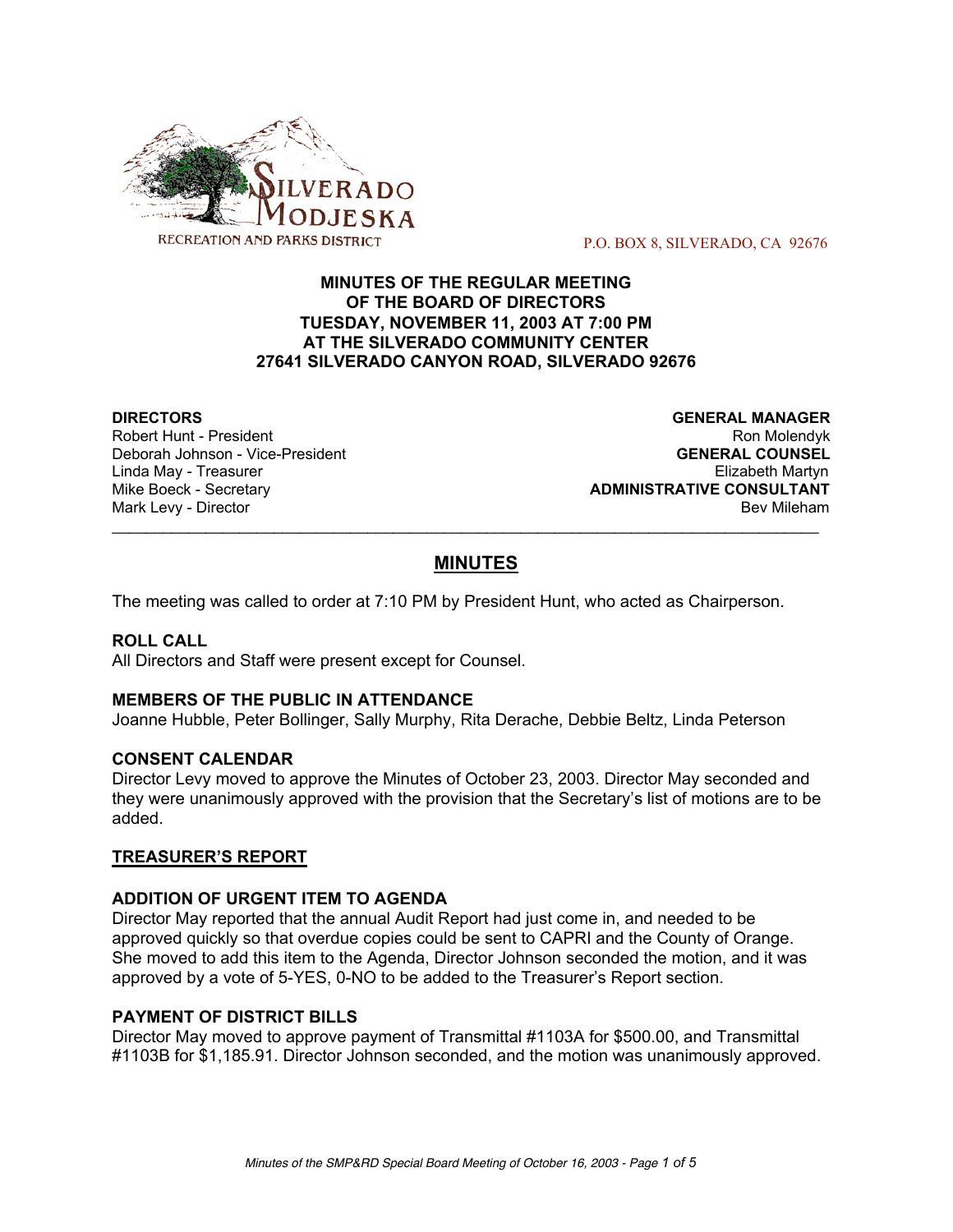#### **FINANCIAL REPORT**

There have been no major changes in trends, except for a slight increase in revenues. Director May moved to accept and file the Financial Report, Director Johnson seconded, and the motion passed unanimously.

#### **ANNUAL AUDIT**

Copies of the report prepared by the District's Auditor, Hale and Company, were reviewed and discussed by the Board. Director Johnson made a motion to receive and file the Audit, Director Levy seconded, and the motion passed unanimously.

#### **GENERAL MANAGER'S REPORT**

#### **FACILITIES**

Repairs to leaking sinks and faucets in the Modjeska Community Center were completed.

#### **SILVERADO CHILDREN'S CENTER**

A list of needed repairs at the Silverado Children's Center was received from Acting Director Aimee Bryer. These included a broken oven door in the kitchen, broken garbage disposal, sand in the playground in need of rototilling, and a very evident termite problem. The oven and the garbage disposal will be replaced with new units. The landscaping crew from Snyder & Associates has agreed to forego mowing on Saturday, November 22 and will instead rototill the sandbox. Two quotes for termite treatment were received by Director Bryer. A third will be obtained and treatment then immediately ordered. Director Hunt suggested using the same company who had already quoted for the Modjeska and Silverado community centers, as their prices seemed a bit more reasonable than those obtained by the Children's Center.

#### **PROP. 40 FUNDS**

The Board was reminded that the Board of Supervisors will be deciding on November  $18<sup>th</sup>$ whether the County's portion of these funds will go to Harbors, Beaches & Parks or be distributed by each Supervisor to the cities and agencies within their districts. Our Third District Supervisor Bill Campbell has taken the position that HB&P should receive all the money, since they are badly in need of funds and the cities and local parks agencies will already be getting their per capita shares directly. Director Boeck said that while our District was certainly in need of additional funds, in his opinion Supervisor Campbell was correct in favoring HB&P. General discussion by the Board resulted in a unanimous consensus to support Supervisor Campbell's position. The General Manager suggested that the Board President write a letter to the Supervisor expressing our District's support.

#### **IRVINE LAND CONSERVANCY**

A meeting is scheduled with them for November 12<sup>th</sup>, when they will solicit inputs from various community leaders. There was discussion of a September 16<sup>th</sup> meeting of the General Manager, and Directors Boeck and Johnson with TIC's Kathi Crowley to discuss assignment of certain parcels and areas in Open Space Dedication lands to our District. These are areas identified as having been used for many years for various community activities. The General Manager and Director Boeck will compose a letter to send to Ms. Crowley that will clearly identify the areas being requested. These will include land for possible future expansion of the Silverado School's Nature Center and the Silverado Children's Center campus. Although the Nature Center is owned by Orange Unified School District, and the Children's may well not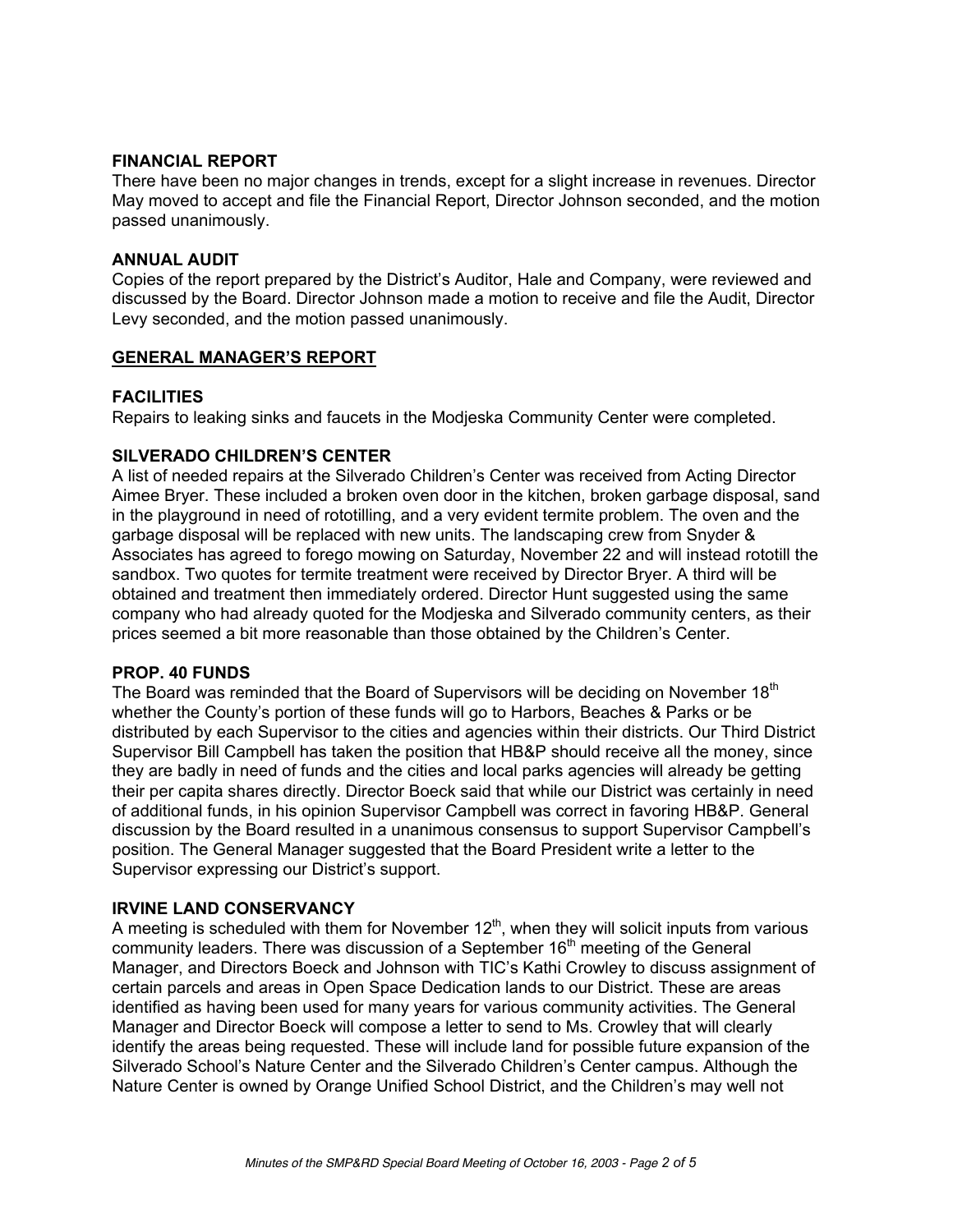remain under management or ownership of the District, it is the Board's desire to assist both for the general benefit of the community.

# **OTHER DISTRICT BUSINESS**

# **LAFCO MUNICIPAL SERVICE REVIEW (MSR)**

There will be a kickoff meeting to introduce the District to LAFCO's plans for conducting this state-mandated review process whose aim is to examine and then readjust agency boundaries and service scopes to better insure future municipal services for pre-identified geographical regions. Director Hunt, Director May and General Manager Molendyk are scheduled to meet with LAFCO CEO Dana Smith and LAFCO Planning Staff at the Silverado Community Center at 1:00PM on November 25<sup>th</sup>. The MSR will be the major factor in deciding what portion of our District may be detached for annexation by the City of Orange. It ostensibly will also determine if that will in fact happen, but the City of Orange certainly seems to view it as a foregone conclusion. Director Boeck presented a large map of our District prepared by HB&P, and a set of natural resource overlay maps of the northwestern section of our District that were obtained from the City of Orange and then laminated. These are for use in the MSR process and will greatly assist District planning efforts in this and other efforts.

**RESOLUTION #111103-1, ENDORSING OCTA COMMUTER BIKEWAY STRATEGIC PLAN**

Director Boeck gave a presentation of this Plan, which serves as a policy document to guide the development and maintenance of an extensive bicycle trail network, support facilities, and related programs for Orange County for the next 20 years. He then moved that the Board adopt Resolution #111103-1, endorsing the OCTA Commuter Bikeway Strategic Plan. A Roll Call Vote was taken: Director Levy – Aye; Director Boeck – Aye; Director Hunt – Aye; Director May – Aye; Director Johnson – Aye.

#### **CLARIFICATION OF FORMAT FOR THE SECOND BOARD MEETING OF EACH MONTH**

The idea of dedicating the second meeting entirely to a Workshop format with informal interaction with the public for designated periods was discussed and met with general approval, except it was agreed by all that urgent matters, such as approval of transmittals for our chronically late payment of bills, should continue to be agendized for Board action. The final consensus was that in the absence of compelling reasons otherwise, the second Board meeting of each month be a Workshop session encouraging public attendance and input, but that the flexibility to agendize business matters for action would remain. Director Boeck made a motion to this effect that was seconded by Director May and approved unanimously.

# **COMMITTEE REPORTS**

President Hunt proposed reappointing an Ad Hoc Children's Center Committee to communicate with Parents at the Silverado Children's Center. Director Johnson responded that this function could be adequately performed by the soon to be hired Children's Center Director.

# **RECREATION**

The General Manager met with Chris Taylor about a yoga class that could possibly start in mid-January.

# **COMMITTEE APPOINTMENTS**

At this time a discussion of changes in Committee appointments ensued, and President Hunt made a number of reassignments per requests of Directors. The Committee assignments are now as shown below.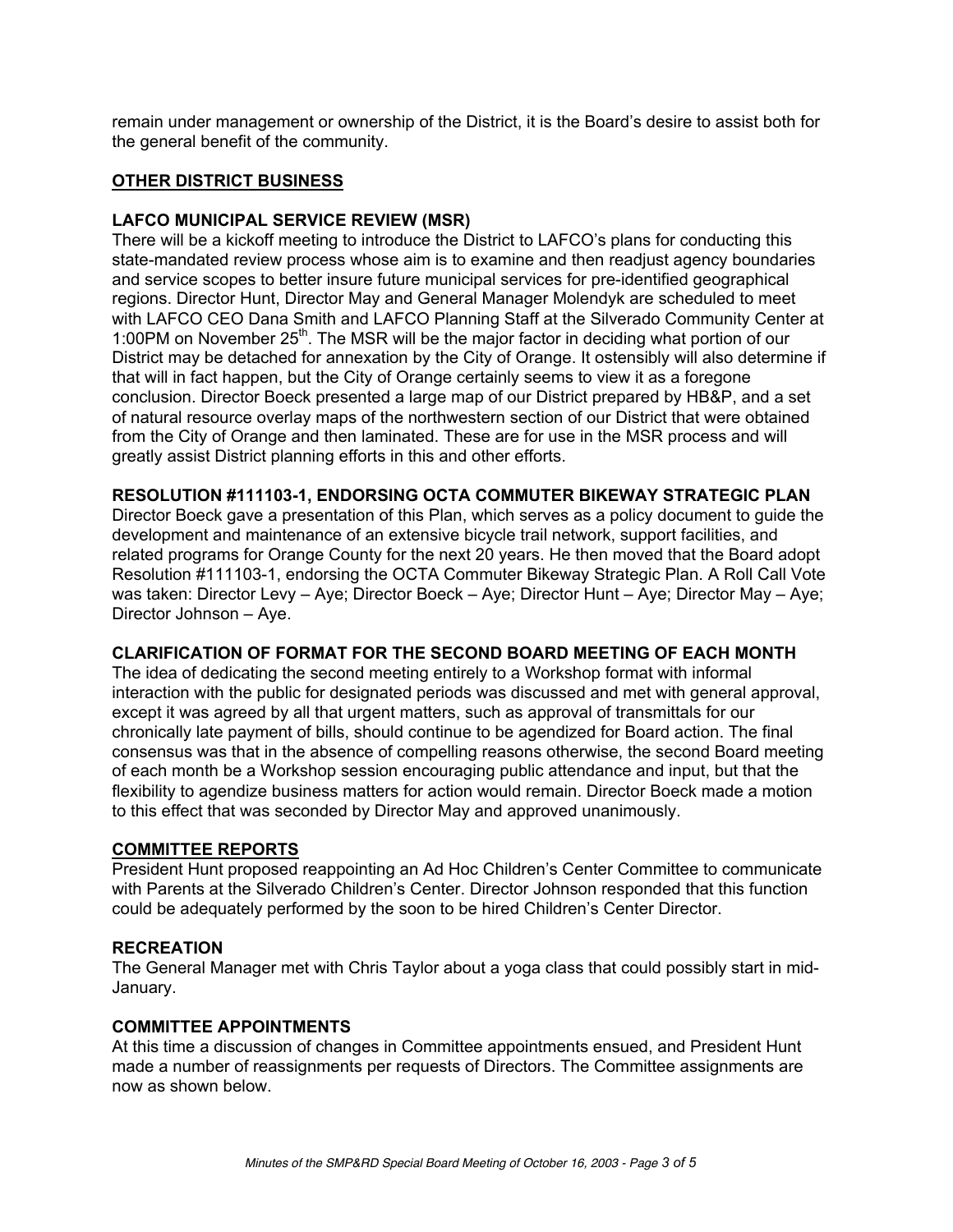# **STANDING COMMITTEES**

**RECREATION** – Director Levy

**FINANCE** – Director Johnson, Director May

**PERSONNEL** – Director Hunt, Director Johnson

**FACILITIES** – Director Boeck, Director Hunt Landscaping (Volunteer) – Fran Williams Trails & Open Space (Volunteer) – Dana Judd

**LEGAL COMPLIANCE** – Director Boeck, Director Hunt

**SAFETY** – Director Boeck, Director Hunt

#### **AD HOC COMMITTEES**

EAST LAKE VILLAGE – Director Boeck, Director May

FRIENDS OF TUCKER – Director Levy, Director May

CHILDREN'S CENTER – TO BE APPOINTED. (The full Board has previously designated Director May to handle business matters on an interim basis, and General Manager Molendyk to oversee maintenance issues and act as Staff Liaison.)

After these changes were made, informal Committee Reports continued.

#### **FINANCE**

Will be meeting for a mid-year Budget Review.

#### **FACILITIES**

Completion of application for reimbursement of playground expenses from the approved grant funds is held up by the need to complete several minor items: repair of light pole and bench in Silverado Park, and addition of vertical guard members to the outdoor restroom ramp railing. Efforts to finish this have involved four or more people and have been, to put it politely, disorganized.

#### **PUBLIC INPUT ON NON-AGENDIZED ITEMS**

Parents who were in attendance presented to the Board a list of names of those who have volunteered to be on a Parents Committee, and requested that the Silverado Children's Center be added to the Agenda of every meeting, preferably near the front. President Hunt indicated that these matters are being taken under advisement and the requests will be revisited.

Director Boeck moved to continue the meeting past 9:30 and was seconded by Director Johnson. Approved by a vote of 4-YES, 1-NO, Director May opposed.